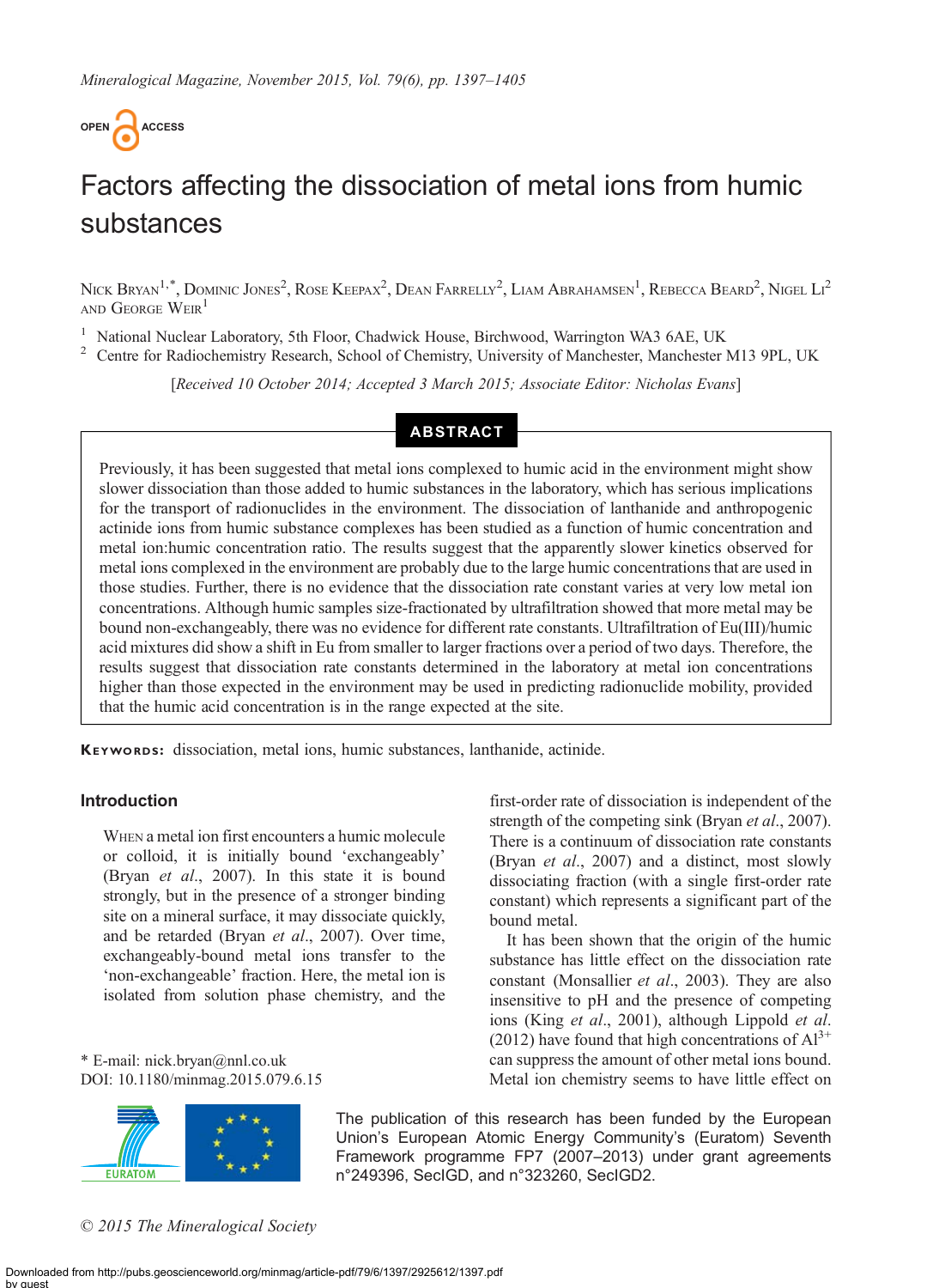the dissociation rate constant (Monsallier et al., 2003; Bryan et al[., 2007\)](#page-8-0).

All studies have found that the first order dissociation rate constant is the most critical parameter for radionuclide transport [\(Bryan](#page-8-0) et al., [2007\)](#page-8-0), and that in the absence of non-exchangeable binding or in systems where the ion has sufficient time to dissociate, rapid transport of radionuclides is not expected. The critical factor in determining the extent of transport is the product of the dissociation rate constant and the transport resi-dence time (Bryan et al[., 2007](#page-8-0)).

The mechanism responsible for the slow dissociation is uncertain. Previously, diffusion of metal ions from distinct exchangeable to nonexchangeable sites has been suggested (e.g. [Warwick](#page-8-0) et al., 2000), although some recent evidence from Lippold *et al.* (2012) suggests that this is probably incorrect. Alternatives include rearrangement of humic structure around a fixed coordination site ([Lippold](#page-8-0) et al., 2012). It has also been suggested that metal ions might form bridges between humic species, which could make them slower to dissociate [\(Geckeis](#page-8-0) et al., 2002).

It has been suggested ([Geckeis](#page-8-0) et al., 2002; Bryan et al[., 2006](#page-8-0)) that metal ions bound to humic substances in the environment may show slower dissociation than complexes made in the laboratory. In previous work (Bryan et al[., 2006\)](#page-8-0), complexes of anthropogenic actinides were isolated from soil collected from Cumbria UK (UK nat. grid ref. SD113964). In that study, the extraction pH was high (pH 10–12). Here, Am complexes were extracted at lower pH (8). The dissociation of Eu(III) and Am(III) from Aldrich humic acid across wide ranges of humic concentration and metal: humic ratio are also reported here as is the effect of humic fraction size on the dissociation rate constant.

## Materials and experimental

All experiments were performed in sealable polypropylene containers. All water was deionized (18 M $\Omega$ ), and all reagents were analytical grade. In the text below, 'natural' refers to metal ions present in the soil sample at collection, whilst 'synthetic' complexes are those formed with metal ions added in the laboratory.

Several distinct experiments were performed. The dissociation rate constants and amounts in the most slowly dissociating fractions were determined for:

- (1) Am complexed to humic acid extracted from a Cumbrian soil (natural Am);
- (2) Am and Eu added to the extracted Cumbrian soil humic acid (synthetic Am and Eu);
- (3) Am and Eu added to Aldrich humic acid (Aldrich synthetic Am and Eu);
- (4) Am and Eu added to size-fractionated Aldrich humic acid (Aldrich synthetic Am and Eu).

In a 5<sup>th</sup> experiment, Eu was allowed to interact with Aldrich humic acid. After various equilibration times, the sample was size fractionated and the distribution determined. Each of the experiments is described in detail below.

## (1) Dissociation of natural Am from Cumbrian humic acid [\(Table 1\)](#page-2-0)

Soil was collected from Cumbria, UK (UK nat. grid ref. SD113964). This soil has been characterized previously ([Livens and Singleton, 1991](#page-8-0)). It is an alluvial gley, with organic, Fe, Mn and Al contents of 3%, 4.4%, 0.88% and 5.35%, respectively. Further details of soil from this location and its radionuclide content are given in [Livens and](#page-8-0) [Singleton \(1991\).](#page-8-0) The sample was sieved (2 mm) and mixed with deionized water  $(5 g : 10 ml)$ . NaOH was added to raise the pH of the solution to 8.2, which is in the range of pH studied by [Geckeis](#page-8-0) et al[. \(2002\).](#page-8-0) The mixture was covered and stirred for 3 days; the pH remained in the range  $8.2 \pm 0.1$ . The solution contained humic acid extracted from the soil, and had a concentration of 140 ppm; the concentration was determined by UV analysis of standard solutions ( $pH = 6.0$ ; 400 nm). The solution was centrifuged (3000 rpm, 1480 RCF, 45 min) and the supernatant adjusted to pH 6. The <sup>241</sup>Am activity was determined by γ-ray spectrometry.

First-order dissociation rate constants were determined by the resin competition method (Monsallier et al., 2003), where humic/metal complexes are exposed to an excess of a strong metal ion binding resin, in this case cellulose phosphate, such that equilibrium lies heavily on the side of the resin. Cellulose phosphate sodium salt resin (Sigma Aldrich) was conditioned in batch mode by stirring for 24 h in electrolyte (NaClO4 0.1 M;  $pH = 6.0 \pm 0.1$ , adjusted with HClO<sub>4</sub>/ NaOH), in the ratio 1 g resin to 10 ml electrolyte. In the absence of humic acid, all metal ion is removed from solution within a few hours. There is no sorption of humic material by this resin. 50 g of resin was added to 500 ml aliquots of extract solution. These samples were shaken at 25°C, and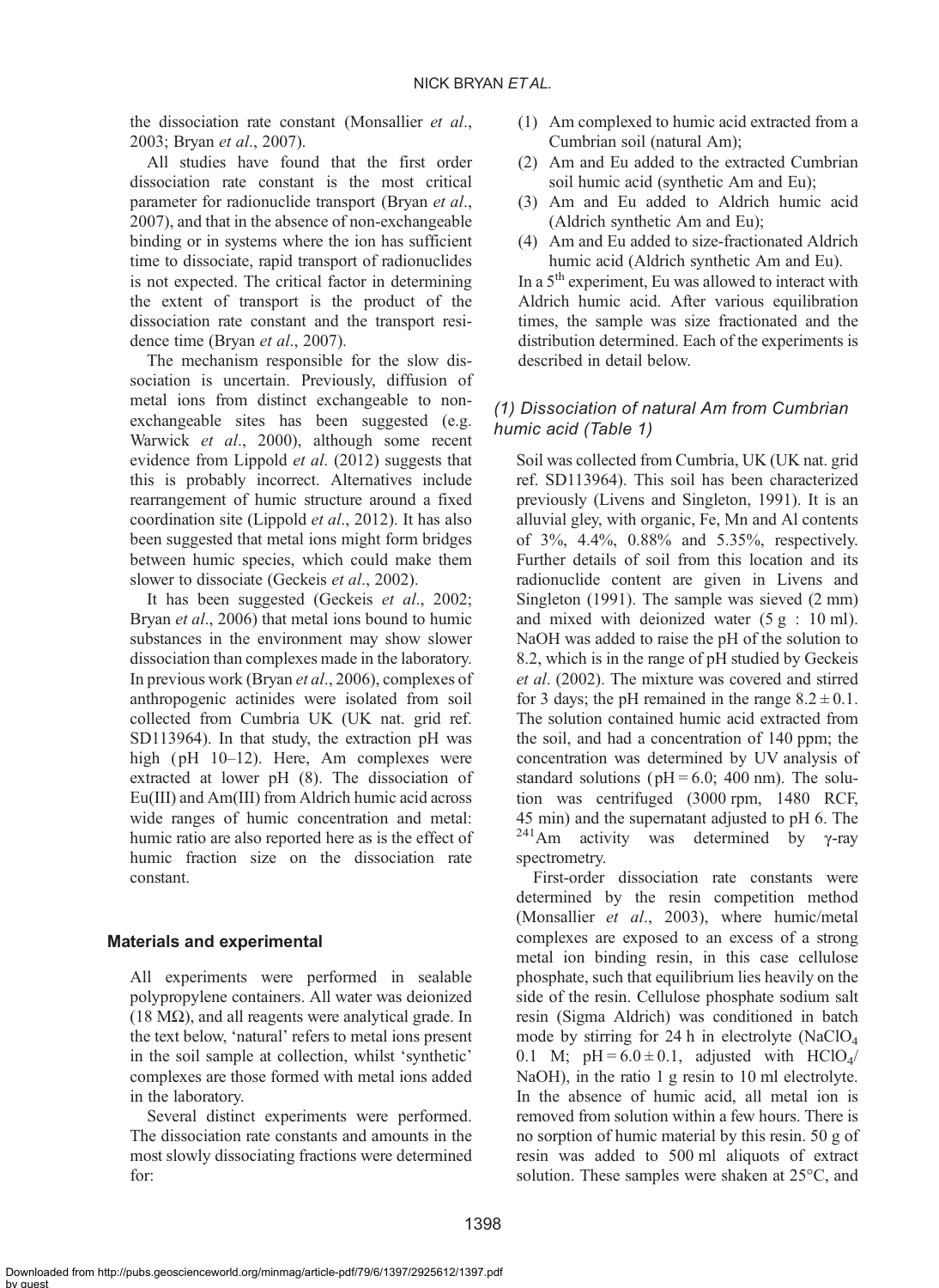<span id="page-2-0"></span>TABLE 1. Kinetic data for humic extracted from soil: natural <sup>=</sup> data for metal ions already presen<sup>t</sup> (complexed) in the humic sample; synthetic <sup>=</sup> data for metal ions introduced (complexed) to the humic in the lab. Errors are 1<sup>σ</sup>.

|    | 'Synthetic'.<br>'Natural' or<br>Element 'Aldrich' | Extraction<br>pH for<br>natural data | Total metal<br>concentration<br>[M]<br>mol $\rm{dm}^{-3}$ | Humic<br>concentration<br>[HA]<br>Ppm | Metal:humic ratio<br>[M]/[HA]<br>mol dm <sup>-3</sup> ppm <sup>-1</sup> | [HA]       | Amount in non-<br>exchangeable<br>fraction<br>$(C/Co)_{t=0}$<br>Log [M]/ % of total solution<br>loading | First-order<br>dissociation rate<br>constant<br>k <sub>b</sub><br>$s^{-1}$ | log<br>k <sub>b</sub> | Equilibration time<br>for synthetic<br>systems |
|----|---------------------------------------------------|--------------------------------------|-----------------------------------------------------------|---------------------------------------|-------------------------------------------------------------------------|------------|---------------------------------------------------------------------------------------------------------|----------------------------------------------------------------------------|-----------------------|------------------------------------------------|
| Am | Natural                                           | $10 - 12$                            | $3.0 \times 10^{-12}$                                     | 600                                   | $5.00 \times 10^{-15}$                                                  | $-14.3$    | $31 \pm 2$                                                                                              | $7 \pm 2 \times 10^{-8}$                                                   | $-7.1$                |                                                |
| Am | Natural                                           | $10 - 12$                            | $3.0 \times 10^{-12}$                                     | 600                                   | $5.00 \times 10^{-15}$                                                  | $-14.3$    | $28 \pm 1$                                                                                              | $6 \pm 1 \times 10^{-8}$                                                   | $-7.2$                |                                                |
| Pu | Natural                                           | $10 - 12$                            | $*5.2 \times 10^{-12}$                                    | 600                                   | $*8.67 \times 10^{-15}$                                                 | $*$ -14.1  | $44 \pm 4$                                                                                              | $6 \pm 3 \times 10^{-8}$                                                   | $-7.2$                |                                                |
|    |                                                   |                                      | to $1.9 \times 10^{-11}$                                  |                                       | to $3.15 \times 10^{-14}$                                               | to $-13.5$ |                                                                                                         |                                                                            |                       |                                                |
| Np | Natural                                           | $10 - 12$                            | $1.1 \times 10^{-12}$                                     | 540                                   | $2.04 \times 10^{-15}$                                                  | $-14.7$    | $53 \pm 8$                                                                                              | $2.4 \pm 1 \times 10^{-8}$                                                 | $-7.6$                |                                                |
| Am | Natural                                           | 8.2                                  | $1.3 \times 10^{-12}$                                     | 140                                   | $9.20 \times 10^{-15}$                                                  | $-14.0$    | $17 \pm 6$                                                                                              | $5 \pm 3 \times 10^{-8}$                                                   | $-7.3$                |                                                |
| Am | Synthetic                                         |                                      | $1.60 \times 10^{-10}$                                    | 600                                   | $2.67 \times 10^{-13}$                                                  | $-12.6$    | $14 \pm 1$                                                                                              | $4.5 \pm 0.5 \times 10^{-8}$                                               | $-7.3$                | 7 days                                         |
| Eu | Synthetic                                         |                                      | $1.60 \times 10^{-10}$                                    | 600                                   | $2.67 \times 10^{-13}$                                                  | $-12.6$    | $7 \pm 1$                                                                                               | $4.3 \pm 0.7 \times 10^{-8}$                                               | $-7.4$                | 7 days                                         |
| Am | Synthetic                                         |                                      | $6.50 \times 10^{-12}$                                    | 140                                   | $4.74 \times 10^{-14}$                                                  | $-13.3$    | $30 \pm 7$                                                                                              | $5 \pm 3 \times 10^{-8}$                                                   | $-7.3$                | 7 days                                         |
| Eu | Synthetic                                         |                                      | $7.91 \times 10^{-10}$                                    | 10                                    | $7.91 \times 10^{-11}$                                                  | $-10.1$    | $68 \pm 10$                                                                                             | $4.7 \pm 0.8 \times 10^{-7}$                                               | $-6.3$                | 1 day                                          |
| Eu | Synthetic                                         |                                      | $7.91 \times 10^{-10}$                                    | 10                                    | $7.91 \times 10^{-11}$                                                  | $-10.1$    | $38 \pm 5$                                                                                              | $2.5 \pm 0.5 \times 10^{-7}$                                               | $-6.6$                | 7 days                                         |

\*There is a range of concentrations for the Pu data, because the  $\alpha$ -spectrometry technique cannot distinguish between  $^{239}$ Pu and  $^{240}$ Pu, and hence the measured activity is the sum of the two isotopes, which have different half-lives,  $2.411 \times 10^4$  and  $6.55 \times 10^3$  years, respectively. Hence, maximum and minimum Pu concentrations were calculated, assuming that each isotope accounted for 100% of the activity: both values are given in the table (for [M] and [M]/[HA]).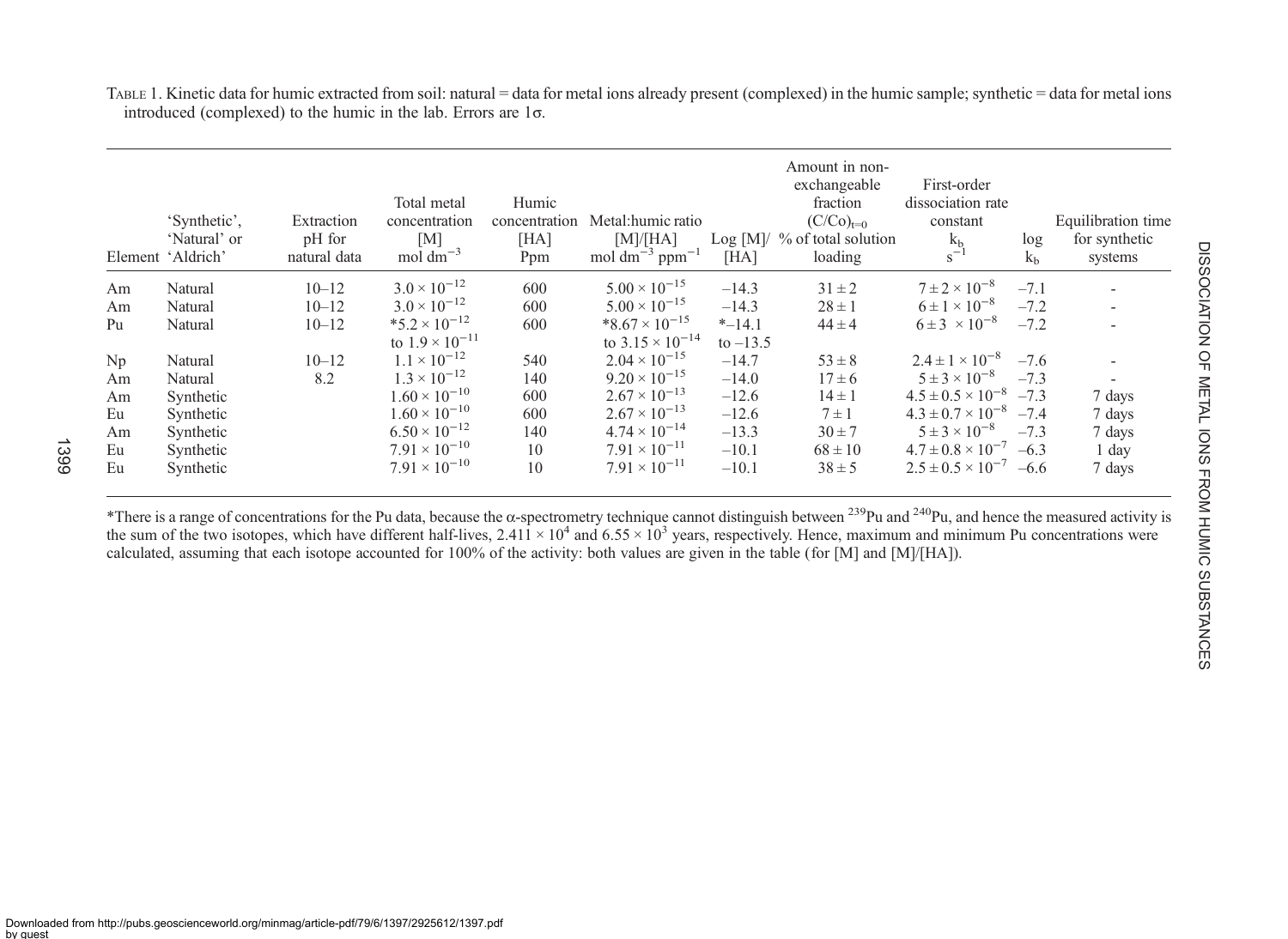<span id="page-3-0"></span>at intervals, aliquots of the solution (100 ml) were removed and analysed for natural Am. Following analysis, the 100 ml aliquots were returned to the experiment, and the system mixed such that the volume that had been removed for analysis was mixed with the rest.

# (2) Dissociation of synthetic Am and Eu from Cumbrian humic acid ([Table 1](#page-2-0))

To separate samples of the 140 ppm soil extract solution,  $^{241}$ Am or  $^{152}$ Eu were added to form 'synthetic' complexes (NaClO<sub>4</sub> 0.1 M; pH =  $6.0 \pm$ 0.1). These were allowed to equilibrate for one week before their dissociation was measured with fresh batches of resin (using the method above). In a different experiment, the original 140 ppm extract solution was diluted with deionized water to give  $[HA] = 10$  ppm (dilution factor of 14 from original 140 ppm solution), before <sup>152</sup>Eu was added and allowed to equilibrate for one week, and the dissociation rate was determined (as above).

# (3) Dissociation of synthetic Am from Aldrich humic acid [\(Table 3A](#page-4-0) and B)

In a separate series of experiments, 'synthetic' complexes of 152Eu and 241Am were prepared at pH

 $6.0 \pm 0.1$  (NaClO<sub>4</sub> 0.1 M) with Aldrich humic acid (which was used without purification), and the dissociation rate constants determined in the same way as above, but using 1 g of Cellphos resin (Sigma Aldrich) to 10 ml of solution. All of the Eu experiments contained <sup>152</sup>Eu (0.13 kBq ml<sup>-1</sup>), and stable Eu, either present in the radiotracer solution or added as a standard solution of  $Eu(NO<sub>3</sub>)<sub>3</sub>$ , to give a total Eu concentration in the range of  $7.9 \times$  $10^{-10}$ –5 ×  $10^{-5}$  M. The <sup>241</sup>Am experiment used a total <sup>241</sup>Am concentration of  $6.7 \times 10^{-15}$  M. The humic concentration in these experiments was in the range 10–500 ppm.

# (4) Dissociation of synthetic Eu from sizefractionated Aldrich humic acid ([Table 3](#page-4-0)C)

Aldrich humic stock solution was ultra-filtrated Millipore (regenerated cellulose: 100, 10 and 3 kDa) using a Millipore Amicon 8200 stirred ultrafiltration cell, connected to a pressurized nitrogen gas cylinder at  $75 \text{ psi}$ .  $\frac{152 \text{ Eu}}{152 \text{ Eu}}$  was added to solutions of the fractions, and the dissociation studied as above. In all of the Aldrich experiments, the metal ions were allowed to equilibrate with the humic material for a period of 7 days prior to dissociation.

TABLE 2. Kinetic data used in [Figs 1](#page-5-0) and [2](#page-5-0) from other authors: Eu data from King et al[. \(2001\)](#page-8-0) for humic and fulvic acids; Eu data from Geckeis et al[. \(2002\)](#page-8-0) for a purified humic sample. Th data from Davis et al[. \(2000\)](#page-8-0). Errors are 1σ.

| Reference                  | Humic concentration<br>[HA]<br>ppm | [M]/[HA]<br>mol $dm^{-3}$<br>$ppm^{-1}$ | log[M]/<br>[HA] |   | pH Equilibration time                                     | k <sub>b</sub><br>$s^{-1}$        | log<br>k <sub>b</sub> |
|----------------------------|------------------------------------|-----------------------------------------|-----------------|---|-----------------------------------------------------------|-----------------------------------|-----------------------|
| King <i>et al.</i> (2001)  | 10                                 | $1.14 \times 10^{-8}$                   | $-7.9$          |   | $6.5$ 9 days                                              | $2.2 \pm 0.5 \times$<br>$10^{-7}$ | $-6.7$                |
| King <i>et al.</i> (2001)  | 10                                 | $1.14 \times 10^{-8}$                   | $-7.9$          |   | 6.5 131 days                                              | $1.5\pm0.2\times$<br>$10^{-7}$    | $-6.8$                |
| King <i>et al.</i> (2001)  | 60                                 | $1.9 \times 10^{-9}$                    | $-8.7$          |   | $6.5$ 9 days                                              | $8 \pm 3 \times$                  | $-7.1$                |
| King <i>et al.</i> (2001)  | 10                                 | $1.14 \times 10^{-8}$                   | $-7.9$          |   | $6.5$ 9 days                                              | $10^{-8}$<br>$2.3 \pm 0.3 \times$ | $-6.6$                |
| King <i>et al.</i> (2001)  | 10                                 | $1.28 \times 10^{-7}$                   | $-6.9$          |   | $6.5$ 9 days                                              | $10^{-7}$<br>$3.3 \pm 0.3 \times$ | $-6.5$                |
| Geckeis et al. (2002)      | 30<br>(purified)                   | $3.33 \times 10^{-8}$                   | $-7.5$          | 8 | Average for $1 h -42$ $2.1 \pm 0.3 \times -5.7$<br>days   | $10^{-7}$<br>$10^{-6}$            |                       |
| Davis <i>et al.</i> (2000) | 30                                 | $3.33 \times 10^{-9}$                   | $-8.5$          |   | 7.8 Average rate for $1-4$ 1.6 $\pm$ 0.6 $\times$<br>days | $10^{-7}$                         | $-6.8$                |
| Davis <i>et al.</i> (2000) | 30                                 | $3.33 \times 10^{-16}$                  | $-15.5$         |   | 6.4 Average rate for $1-4$<br>days                        | $3 \pm 1 \times$<br>$10^{-7}$     | $-6.6$                |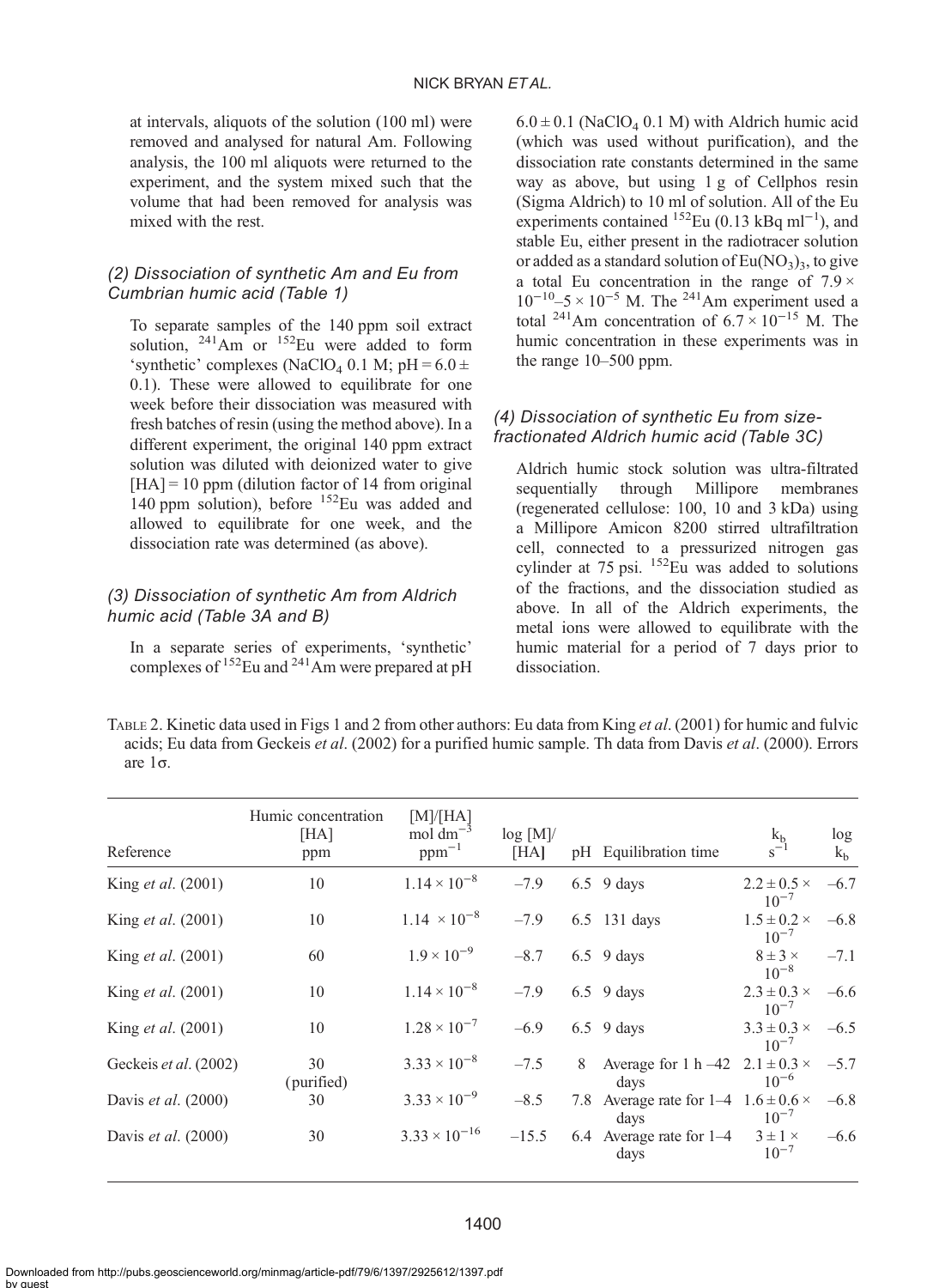<span id="page-4-0"></span>

| Amount in non-exchangeable fraction<br>$\mathbb{C}/\mathbb{C}_0$ <sub>t=0</sub> (%)<br>$1\sigma$ error $\%$ ) |                                                    |                                                                              |                                                                            |                                                                                                                                                                  |                                                                      |                                                                              |
|---------------------------------------------------------------------------------------------------------------|----------------------------------------------------|------------------------------------------------------------------------------|----------------------------------------------------------------------------|------------------------------------------------------------------------------------------------------------------------------------------------------------------|----------------------------------------------------------------------|------------------------------------------------------------------------------|
| $log k_b$                                                                                                     |                                                    |                                                                              |                                                                            |                                                                                                                                                                  |                                                                      | <u></u><br>۵٫۹ ۴ ۴ ۴ ۴ ۴ ۴ ۴ ۴ ۴ ۴ ۴ ۴ ۴ ۴ ۴                                 |
| Rate constant $(k_h s^{-1})$<br>$(1\sigma$ error %)                                                           | $2 \times 10^{-7} (60)$<br>$3 \times 10^{-7} (50)$ | $5 \times 10^{-7} (40)$                                                      | $3 \times 10^{-7}(40)$<br>$6 \times 10^{-7}(40)$<br>$3 \times 10^{-7}(20)$ | $2.6 \times 10^{-7} (10)$                                                                                                                                        | $1 \times 10^{-7}$ (20)<br>3.8 × 10 <sup>-7</sup> (10)               | $.3 \times 10^{-7} (10)$<br>$2 \times 10^{-7}(40)$<br>$2 \times 10^{-7}(50)$ |
| log [M]/[HA]                                                                                                  |                                                    |                                                                              |                                                                            |                                                                                                                                                                  |                                                                      |                                                                              |
| HA] (ppm)                                                                                                     |                                                    |                                                                              | $\supseteq$                                                                | $\frac{000}{000}$                                                                                                                                                | 888                                                                  | $\overline{20}$                                                              |
| $[M]_T$ mol dm <sup>-3</sup>                                                                                  | $5 \times 10^{-6}$<br>$5 \times 10^{-5}$           | $7.9 \times 10^{-10}$<br>$6.7\times10^{-15}$                                 | $7.9\times10^{-10}$<br>$7.9 \times 10^{-10}$                               | $7.9\times10^{-10}$<br>$7.9 \times 10^{-10}$                                                                                                                     | $7.9\times10^{-10}$<br>$7.9\times10^{-10}$                           | $7.9 \times 10^{-10}$<br>$7.9 \times 10^{-10}$                               |
| Element/humic                                                                                                 |                                                    | Eu (whole humic)<br>Eu (whole humic)<br>Eu (whole humic)<br>Am (whole humic) |                                                                            | $\begin{array}{l} \mbox{Eu (whole humic)}\\ \mbox{Eu (whole humic)}\\ \mbox{Eu (whole humic)}\\ \mbox{Eu (whole humic)}\\ \mbox{Eu (whole humic)}\\ \end{array}$ | Eu 3 <ha<10kda<br><math>\exists u</math> HA &lt; 3 kDa</ha<10kda<br> | Eu 10 <ha<100 kda<br="">iu HA&gt;100 kDa</ha<100>                            |
|                                                                                                               |                                                    |                                                                              |                                                                            |                                                                                                                                                                  |                                                                      |                                                                              |

5. Size distribution of Eu complexed by Aldrich humic acid ([Fig. 4\)](#page-6-0)

In a separate experiment, 100 ppm Aldrich humic acid europium mixtures were prepared (NaClO<sub>4</sub> 0.1 M;  $pH = 6.0 \pm 0.1$ ; [<sup>152</sup>Eu] = 0.13 kBq ml<sup>-1</sup>; [Eu<sub>Total</sub>] =  $7.9 \times 10^{-10}$  M). The samples were left for 1, 4 and 14 days to equilibrate before being ultrafiltered, exactly as above. The Eu concentration in each fraction was determined by gamma ray spectrometry.

#### Results and discussion

The rate constants and amounts in the nonexchangeable fraction for the soil extract experiments from this study and Bryan *et al.* (2006) are shown in [Table 1.](#page-2-0) Some literature data are given in [Table 2,](#page-3-0) and Table 3 gives data for the experiments with Aldrich humic acid. In all three tables, the first-order dissociation rate constants for the most slowly dissociating fraction (non-exchangeable)  $(k<sub>b</sub>)$  are given. For the data from this study, the amounts of the metal in that fraction are also given.

The dissociation rate constants are within error for all of the 'natural' experiments, which suggests that the mechanism responsible for the non-exchangeable effect is common to all of the metal ions. The 'natural' Am data in [Table 1](#page-2-0) show that changing the pH of the extraction between 8.2 and 12 does not affect the dissociation rate constant. The most important result from the data in [Table 1](#page-2-0) is that the rate constants for the 'synthetic' experiments at the same humic concentration as the 'natural' systems are within error, and the rate constant does not depend upon whether metal was bound in the laboratory or the environment. Instead, an increase in rate constant is observed when the concentration of the humic is reduced to 10 ppm (compare last two rows of [Table 1](#page-2-0) with the others). There are two factors that could be responsible for this change: humic concentration alone or metal to humic concentration ratio.

[Figure 1](#page-5-0) shows the dissociation rate constant plotted versus humic concentration for the data in [Tables 1](#page-2-0) and 3. Literature data for other f-element metal ions are also plotted for comparison (from [Table 2\)](#page-3-0). There does appear to be a decrease in the rate constant as [HA] increases. There is a single outlier in the data. This is a fluoride-purified humic sample, whilst the rest are for samples not treated with F−. A difference in dissociation behaviour between purified and unpurified samples has been observed before (Monsallier et al., 2003). [Artinger](#page-8-0) et al[. \(2002\)](#page-8-0) have suggested that mixed inorganic and organic species might be responsible for the

1401

Downloaded from http://pubs.geoscienceworld.org/minmag/article-pdf/79/6/1397/2925612/1397.pdf by guest

σ.

 $\vdash$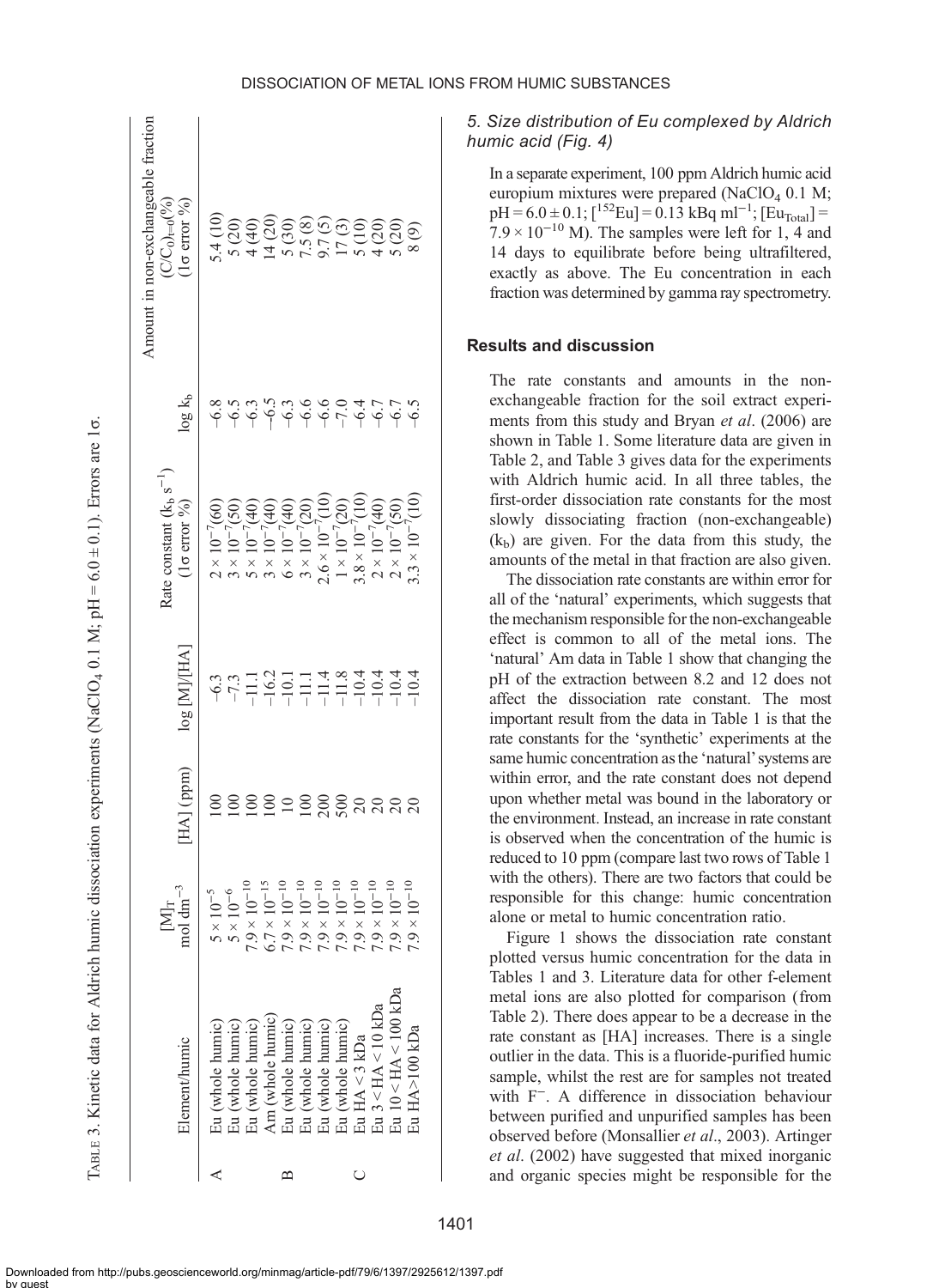## NICK BRYAN FTAL.

<span id="page-5-0"></span>

FIG. 1. First-order dissociation rate constant vs. humic concentration for data in [Tables 1](#page-2-0) (red diamonds and green squares) and 2 (purple triangles); Pink vertical line = range of data from [Table 3](#page-4-0) Part B at 100 ppm for Aldrich humic; Gold vertical line = range of data from [Table 3](#page-4-0) Part C at 20 ppm for Aldrich humic size fractions; Aldrich data from [Table 3](#page-4-0) Part A plotted as blue squares.

non-exchangeable effect. The fluoride purification process may disrupt these species, and so affect the dissociation rate.

Figure 2 shows the dissociation rate constant plotted against the ratio of metal to humic for the data in Tables  $1-3$ . There is no clear relationship between the rate constant and the ratio. The data plotted in the figure are for a variety of humic samples and data from different groups with different techniques, and it was possible that this

could affect the dissociation. However, the data in [Table 3](#page-4-0) Section A are for the same humic and have a constant humic concentration. Americium was used for the lowest concentration, because the stable carrier concentration in the Eu radiotracer solution did not permit such a low value. These data are plotted in Fig. 2 as blue squares with a connecting line and they confirm that there is no effect of metal: humic ratio on the dissociation rate constant. Figure 1 helps to explain the distribution of data



FIG. 2. First-order dissociation rate constant vs. metal to humic concentration ratio for data in [Tables 1](#page-2-0) (red diamonds and green squares) and 2 ( purple triangles). Aldrich data from [Table 3](#page-4-0) (Parts A and B, whole humic, blue squares; Part C, humic size fractions, blue triangles). Error bars are  $\pm 1\sigma$ .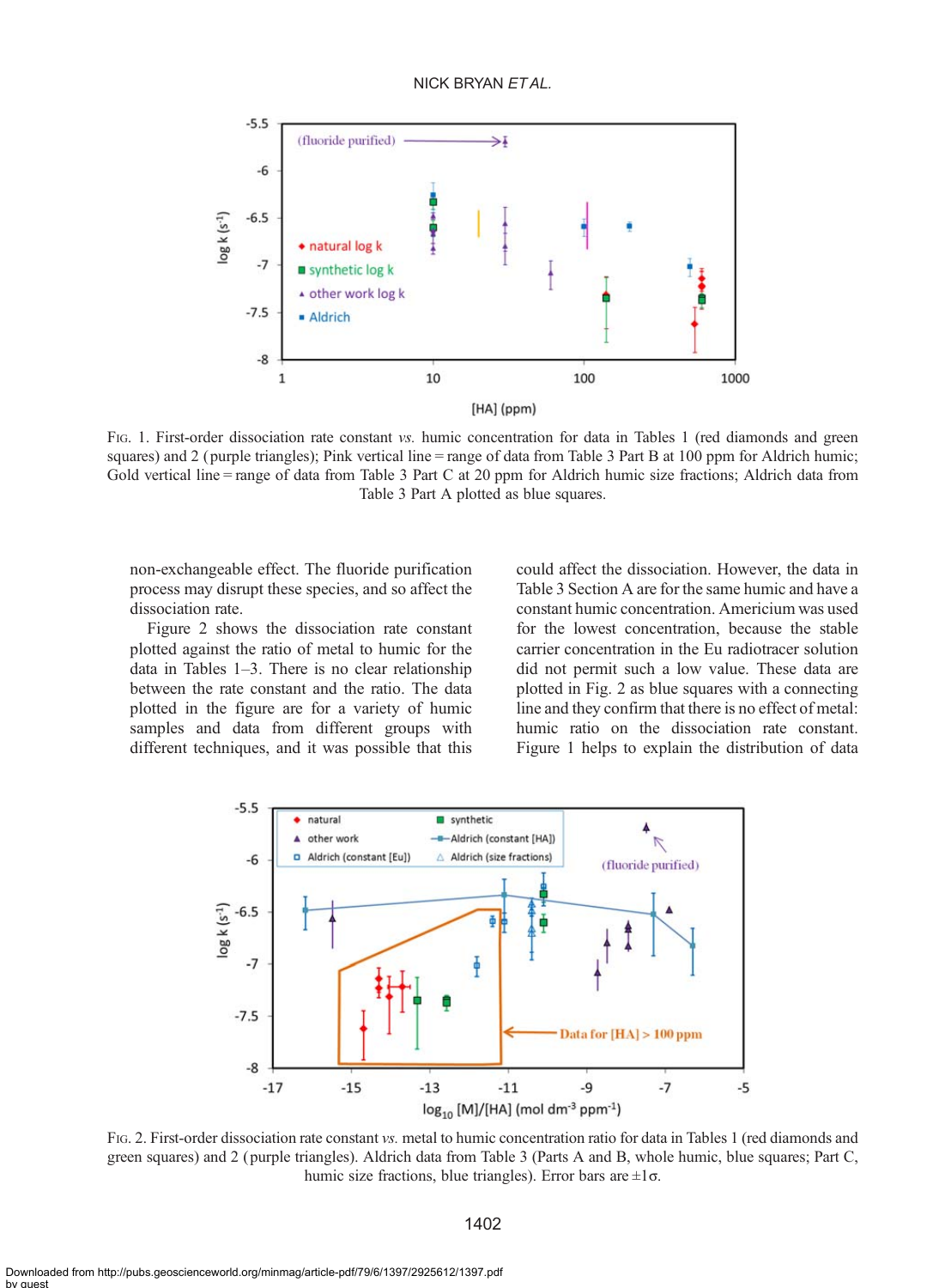#### DISSOCIATION OF METAL IONS FROM HUMIC SUBSTANCES

<span id="page-6-0"></span>

FIG. 3. Log dissociation rate constant (blue squares, left axis) and percentage in non-exchangeable fraction (red squares, right axis) vs. humic fraction size. Error bars are  $\pm 1\sigma$ .

points in [Fig. 2](#page-5-0). There is a group of data with lower rate constants at low [M]/[HA] values that are detached from the rest. The data for humic concentrations greater than 100 ppm are circled in brown in [Fig. 2,](#page-5-0) which includes the entire outlying group. Hence, their separation may be due to their high concentrations. Considering the remainder of the data, there is no apparent correlation with [M]/ [HA]. It is significant that the only two points from [Table 1](#page-2-0) outside of the circled group are those with a lower humic concentration (10 ppm).

Figure 3 shows the variation in rate constant and amount in the non-exchangeable with fraction size. There is no significant difference in the rates, but the largest fraction has most non-exchangeably bound. King et al[. \(2001\)](#page-8-0) found that the fulvic and humic dissociation rate constants are similar but

that the amount of metal bound non-exchangeably is lower for the notionally smaller fulvics. The data in [Table 3](#page-4-0) are consistent with this.

Figure 4 shows the amounts of  $Eu^{3+}$  that were measured in each HA size fraction after HA and  $Eu^{3+}$ were left for different equilibration times. After 24 h equilibration, the 3 < HA < 10 kDa fraction dominates. After two days the  $10 < H A < 100$  kDa fraction has bound more metal ions and the amount in the 3 < HA < 10 kDa fraction has reduced. The smallest size fraction is responsible for a minority of the Eu binding over the first week of contact but thereafter, it plays no role. The most striking result is that the HA>100 kDa fraction dominates the distribution from four days. The results show a distinct shift from the <10 kDa size range to the >10 kDa size range (largely) over a



FIG. 4. Distribution of Eu between humic size fractions as a function of pre-equilibration time ([HA] = 100 ppm; NaClO<sub>4</sub> 0.1 M; pH =  $6.0 \pm 0.1$ ; [<sup>152</sup>Eu] = 0.13 kBq ml<sup>-1</sup>; [Eu<sub>Total</sub>] =  $7.9 \times 10^{-10}$  M).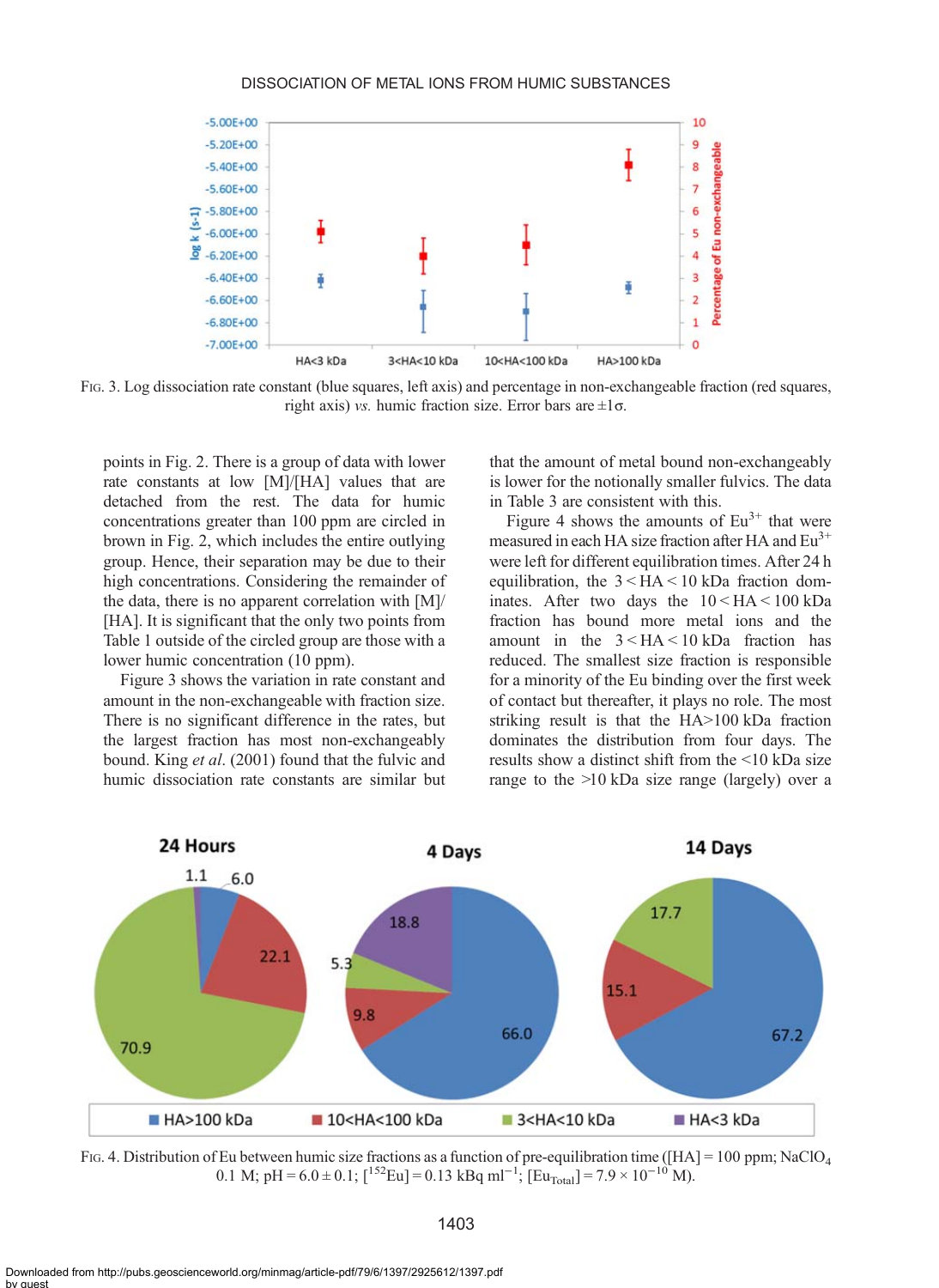period of a few days. It has been observed that the transfer from exchangeable to non-exchangeable takes place over a time period of a few days to a week (King et al[., 2001](#page-8-0); [Schuessler](#page-8-0) et al., 2000; [Bryan](#page-8-0) et al[., 2007](#page-8-0); [Lippold](#page-8-0) et al., 2012), and it is tempting to associate the transfer of metal from exchangeable to non-exchangeable with the shift in distribution.

## The mechanism

For the natural systems studied here, it seems that the slower dissociation kinetics are due to the very high humic concentrations that were required to give actinide concentrations large enough to allow determination. There is no effect of complexation in the environment, or of the associated long contact times. [Geckeis](#page-8-0) et al. (2002) observed a further, more resistant fraction that did not dissociate significantly on a timescale of 100 days, and appeared to be pseudo-irreversibly bound. This inert component was associated with very large material (∼35 nm), consisting of an inorganic core, coated with humic. No evidence for such an inert component was found for the natural samples studied here. There are two possible explanations for this difference in behaviour between the natural systems in the two studies. It could be that there is an intrinsic difference in the humic substances, and that some humic samples will complex metal ions pseudo-irreversibly. Alternatively, the inert fraction perhaps forms part of the matrix of the inorganic component of the large species. If this is the case, then it is possible that radionuclides that are complexed from solution might not develop this inert behaviour.

The dissociation rate constant is independent of metal ion chemistry, and given that simple organic ligands, such as citrate, do not show non-exchangeable behaviour, it seems likely that the effect is due to some special property of the humic substances. Altogether, the results of the experiments do suggest that humic concentration is controlling the dissociation rate constant, rather than the metal: humic ratio. Previously, it has been suggested that the movement of metal could be associated with diffusion from a surface available binding site to one 'hidden' within the humic structure. The work of [Lippold](#page-8-0) et al. (2012) suggests that this is not the case. Further, if diffusion in and out of humic structures were controlling the kinetics, then the larger fractions might be expected to show different rate constants, and this is not the case here [\(Fig. 3](#page-6-0)). It is thought that humic molecules in solution are subject to a significant degree of dynamic

aggregation (e.g. [Conte and Piccolo, 1999](#page-8-0)), and it has been suggested that these aggregation processes could result in a metal ion, which was initially on the surface of a humic molecule or pre-existing aggregate and so exposed to the bulk solution and available, becoming trapped within the structure of an aggregate, as its host humic molecule takes place in the dynamic aggregation process ([Keepax](#page-8-0) et al., [2002\)](#page-8-0). This would render it unavailable for instantaneous interaction, and so it would be nonexchangeable. Further, as the aggregation process is thought to be dynamic, with aggregates constantly forming and dissociating, the non-exchangeable metal ion would eventually be released from the structure for interaction with the bulk solution, but that process would be slow. It has been shown previously that a significant increase in aggregation takes place, as humic concentration increases from the 10 ppm region to  $>100$  ppm (e.g. [Reid](#page-8-0) *et al.*, [1991; Jones and Bryan, 1998](#page-8-0)). If the mechanism described above is correct, then an effect on the dissociation behaviour would be expected, and this is what is observed [\(Fig. 1\)](#page-5-0). Further, if the development of non-exchangeable binding is associated with metal ion trapping within aggregates, we would expect to see a transfer from smaller isolated humic species to larger aggregates on the same timescale, which has also been observed here [\(Fig. 4](#page-6-0)). Hence, it seems plausible that dynamic aggregation processes are responsible for the non-exchangeable effect.

The addition of metal ions to humic substances has been shown to promote aggregation (e.g. [Bryan](#page-8-0) et al.,  $2001a,b$  $2001a,b$ , and so the insensitivity of the dissociation kinetics to the [M]:[HA] ratio might seem surprising. However, Bryan et al[. \(2001](#page-8-0)a,[b](#page-8-0)) found that for the trivalent lanthanide  $La^{3+}$ , there was a threshold concentration below which there was no significant effect: this was  $1.4 \times 10^{-5}$  mol dm<sup>-3</sup> at 10 ppm ([M]/[HA] =  $1.4 \times 10^{-6}$  mol dm<sup>-3</sup>; log<sub>10</sub> [M]/[HA] = -5.9). Most of the metal ion concentrations considered here are very low. Only system A in [Table 3](#page-4-0) approaches this value, but is still below it. Hence, the lack of an effect may result from the fact that the bulk aggregation of the humic sample has not been affected significantly by the presence of the metal ions themselves. Metal ions may form bridges between humic molecules ([Geckeis](#page-8-0) et al., 2002), even at low metal ion concentrations, but those metal-humic bonds themselves do not seem to control the dissociation kinetics, since metal ions with very different chemistries have the same dissociation rate constants. It is possible that if there were sufficient